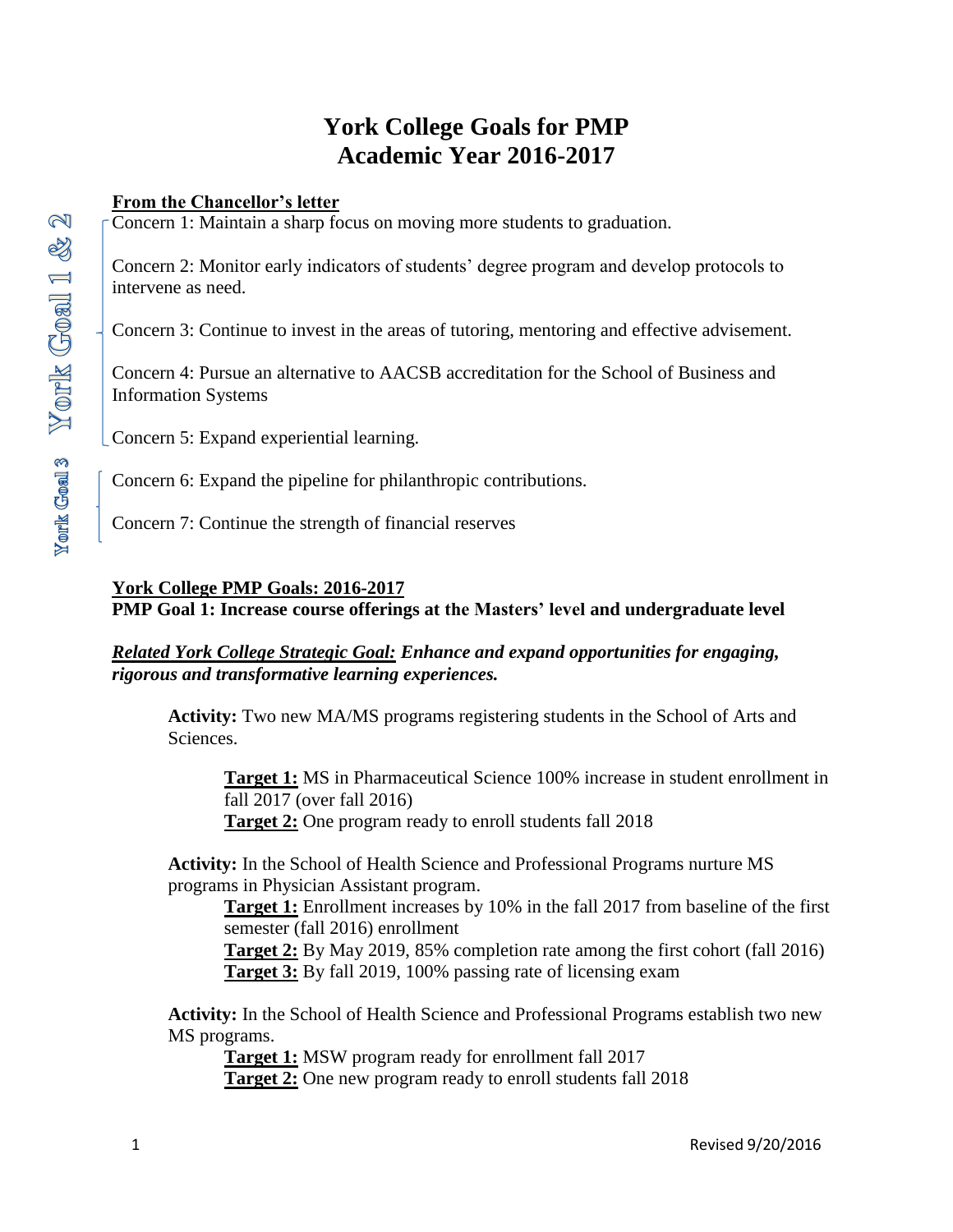**Activity:** In the School of Business and Information Systems attain accreditation and create one more graduate level program.

**Target 1:** Attain full accreditation from an alternative to AACSB by fall 2017 **Target 2:** One new program ready to enroll students fall 2018

**Activity:** Develop on-line undergraduate programs and courses

**Target 1:** Develop two on-line courses in each of the three Schools that "finishes" the most popular degree sequences by end of spring 2017 **Target 2:** In each of the three Schools, develop one fully on-line program ready for enrollment fall 2018 **Target 3:** Continue to nourish the dual credit programs and the articulation agreements with CUNY community colleges

**Target 4:** Develop and implement articulation agreements with Nassau County Community College in the health care profession and business areas by fall 2017 **Target 5:** Develop an undergraduate to Master's degree pipeline with Queens College by fall 2017

**Activity:** Middle States Commission on Higher Education accreditation

**Target 1:** In conjunction with the Standards and the Federal regulations, eight Working Groups examine York College's compliance with criteria for accreditation during the fall 2016 and spring 2017 semesters

**Target 2:** Working groups report findings to the Steering Committee by May 2017

**Target 3:** Steering Committee assembles reports into the first draft of the Self-Study Document by July 2017

#### **York College PMP Goal 2: Increase graduation and retention rates**

#### *Related York College Strategic Goal: Integrate student support services throughout all stages of student life to ensure student success at York College/CUNY.*

Activity: Conduct a study on students who have attained the 75<sup>th</sup> credit hour toward a degree.

**Target:** Present findings to President's Cabinet, Enrollment Management, Student Financial Aid, Registrar, (et cetera) by November 1, 2016

**Activity:** Establish structures to prepare and initiate actions to guide students to graduation who have earned 75 cr. hr.

**Target 1:** Establish a Completers Fund to keep students near completion (75 cr. hr.) in their programs (\$500,000) by fall 2017.

**Target 2:** Establish rules for access to Completers Fund by spring 2017 (Will it be in the form of Loans, Gifts or Scholarships, etc.?)

**Target 3:** Create a system to monitor student progress at key points in their progress toward graduation by spring 2017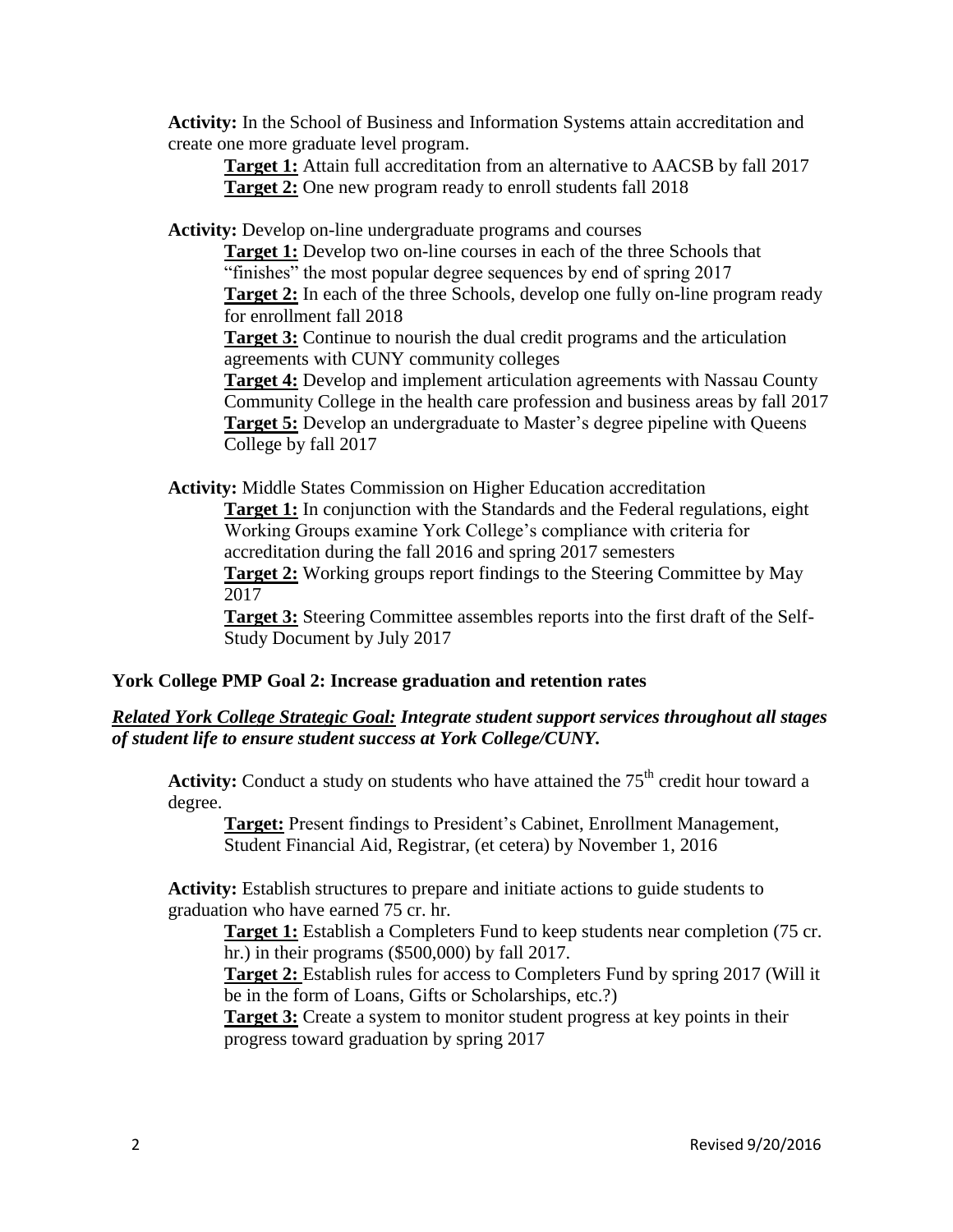**Activity:** Enact a retention strategy beyond the first year

**Target 1:** Institute a sophomore year experience that initiates career bound learning by spring 2017

**Target 2:** Students who have accumulated 30 or more credits hours by beginning of fall 2016 have had at least one appointment with the Career Center by end of spring 2017

**Target 3:** 50% of sophomore students will have engaged in at least one experiential learning opportunity by end of spring 2017

**Target 4:** An Experiential Learning Plan is developed by spring 2017 in which all students who graduate from York College have at least one experiential learning opportunity

#### *Related York College Strategic Goal: Ensure a culture of development and continuous improvement through appropriate and meaningful assessment*

**Activity**: Evaluate the new advisement process with an eye to those students who are falling through the cracks.

**Target 1:** Conduct a study on the advisement procedures at York in spring 2017. **Target 2:** Enrollment Management team, working with faculty advisors and the Advisement Center, in conjunction with the Student Development support centers, act on the findings of study and initiate changes in spring 2017. **Target 3:** Research student enrollment patterns (who takes 15 cr. hr. per semester, who does not) complete by end of fall 2016 **Target 4:** Produce a plan to encourage students to take 15 credit hours per semester by spring 2017

**Activity:** Enhance student satisfaction by providing a better customer experience

**Target 1:** Initiate a campus-wide training program for all departments beginning in fall 2016

**Target 2:** Explore and initiate software in all departments that track students' need and the services they received by spring 2017

**Target 3:** Initiate the use of name tags and uniform shirts in all areas that provide direct student services by end of year 2016

## *Related York College Strategic Goal: Ensure the planning and building of facilities that meet and sustain the long-range strategic needs of York College in concert with the surrounding community.*

**Activity:** Facilities upgrade to focus on ADA compliance (Total funds needed \$4,680,000)

**Target 1:** Install six ADA compliance doors total cost \$900,000 (\$300K in 2016- 2017 CMF)

**Target 2:** Sixteen ADA compliant restrooms cost \$80,000 (no campus revenue for this available project)

**Target 3:** Improve/repair an interim solution to vertical transportation on campus at a cost of \$16,000,000 (Capital funding available \$12M)